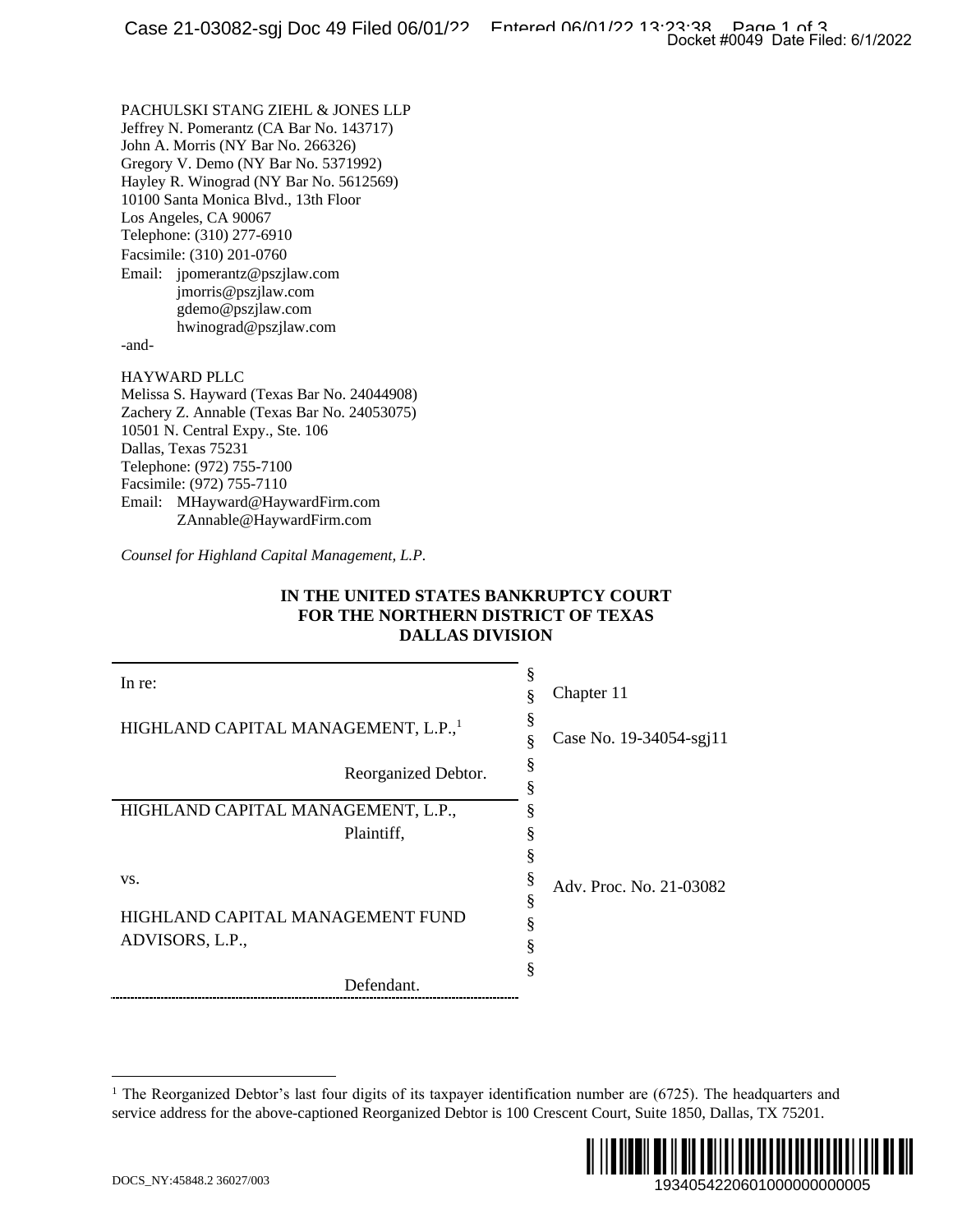#### **NOTICE OF HEARING**

**PLEASE TAKE NOTICE** that the following matters have been rescheduled for hearing on **Wednesday, July 27, 2022 at 1:30 p.m. (Central Time)** (the "Hearing") in the above-captioned adversary proceeding (the "Adversary Proceeding"):

1. *Highland Capital Management, L.P.'s Motion for Summary Judgment* [Docket No. 45] (the "Motion for Summary Judgment")

The Hearing on the Motion for Summary Judgment will be held via WebEx videoconference before The Honorable Stacey G. C. Jernigan, United States Bankruptcy Judge. The WebEx video participation/attendance link for the Hearing is: [https://uscourts.webex.com/meet/jerniga.](https://uscourts.webex.com/meet/jerniga)

A copy of the WebEx Hearing Instructions for the Hearing is attached hereto as Exhibit A; alternatively, the WebEx Hearing Instructions for the Hearing may be obtained from Judge Jernigan's hearing/calendar site at: [https://www.txnb.uscourts.gov/judges-info/hearing](https://www.txnb.uscourts.gov/judges-info/hearing-dates/judgejernigans-hearing-dates)[dates/judgejernigans-hearing-dates.](https://www.txnb.uscourts.gov/judges-info/hearing-dates/judgejernigans-hearing-dates)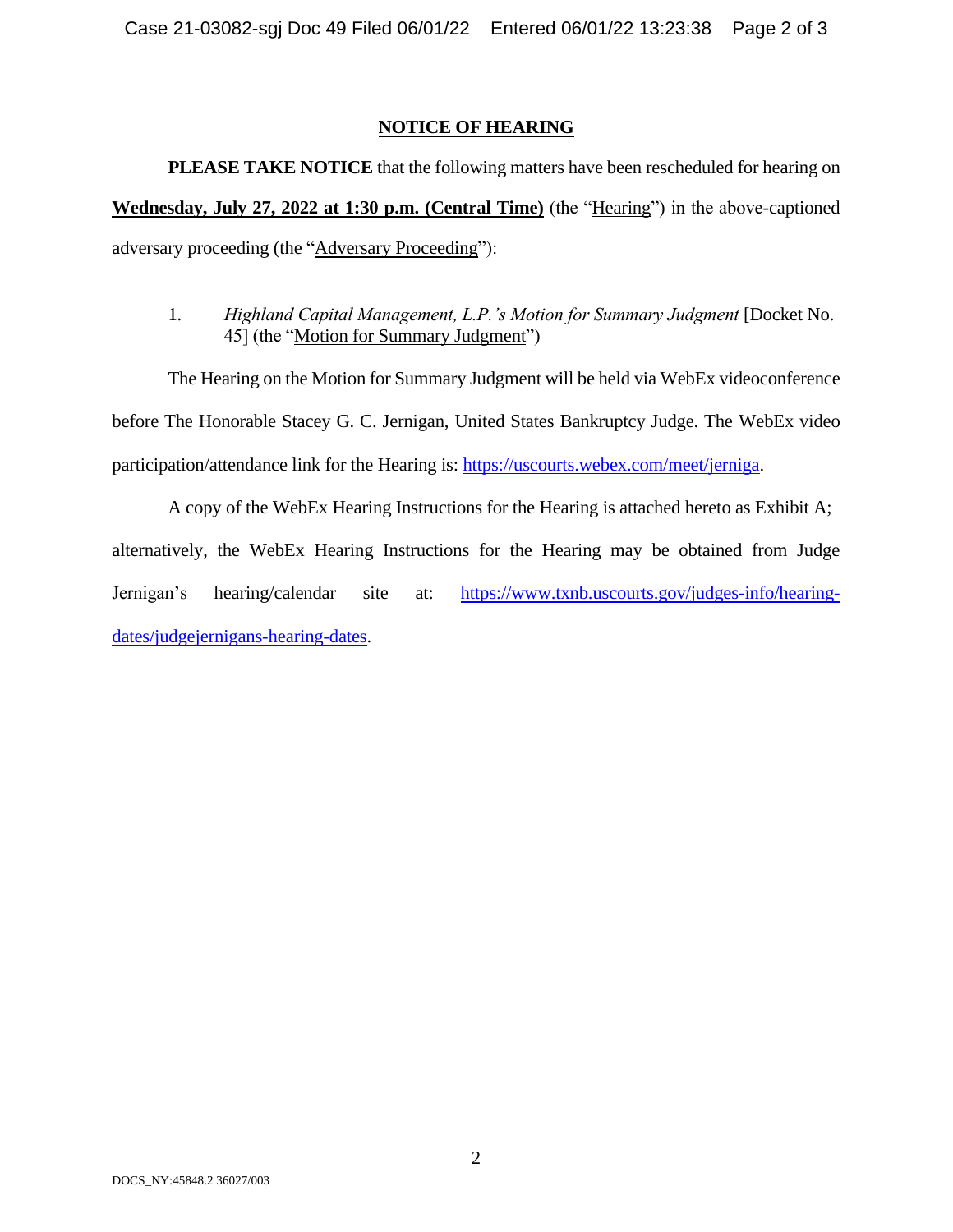#### Dated: June 1, 2022. **PACHULSKI STANG ZIEHL & JONES LLP**

Jeffrey N. Pomerantz (CA Bar No. 143717) John A. Morris (NY Bar No. 266326) Gregory V. Demo (NY Bar No. 5371992) Hayley R. Winograd (NY Bar No. 5612569) 10100 Santa Monica Blvd., 13th Floor Los Angeles, CA 90067 Telephone: (310) 277-6910 Facsimile: (310) 201-0760 Email: jpomerantz@pszjlaw.com jmorris@pszjlaw.com gdemo@pszjlaw.com hwinograd@pszjlaw.com

-and-

## **HAYWARD PLLC**

*/s/ Melissa S. Hayward* Melissa S. Hayward Texas Bar No. 24044908 MHayward@HaywardFirm.com Zachery Z. Annable Texas Bar No. 24053075 ZAnnable@HaywardFirm.com 10501 N. Central Expy, Ste. 106 Dallas, Texas 75231 Tel./Fax: (972) 755-7100

*Counsel for the Debtor and Debtor-in-Possession*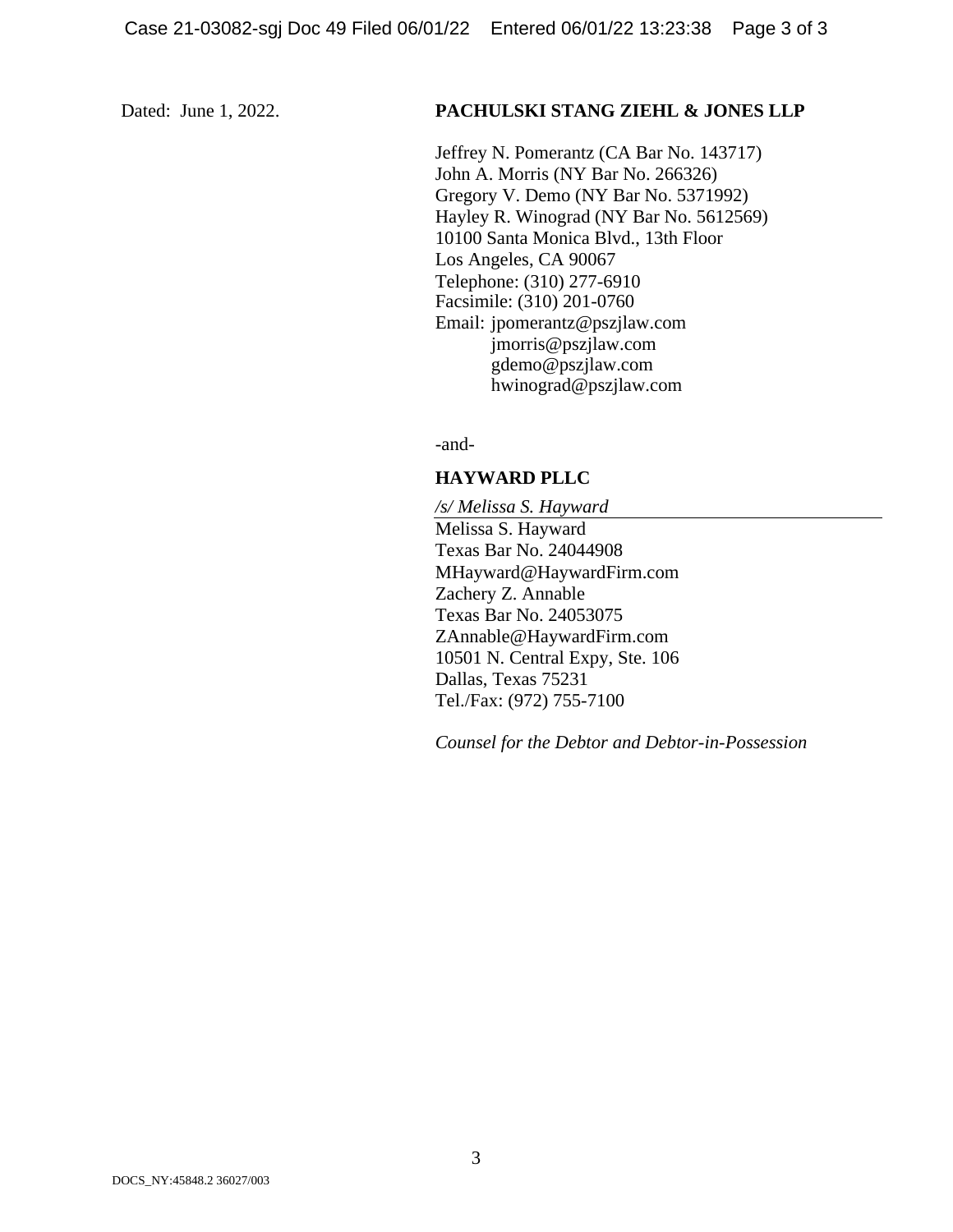Case 21-03082-sgj Doc 49-1 Filed 06/01/22 Entered 06/01/22 13:23:38 Page 1 of 3

#### **UNITED STATES BANKRUPTCY COURT NORTHERN DISTRICT OF TEXAS OFFICE OF THE CLERK**



**July 1, 2021**

## **CLERK'S NOTICE 21-05**

## **PARTICIPATING IN HEARINGS USING WEBEX**

For those participating in hearings using the Court's WebEx audio and video conferencing platform, please review the following information for helpful tips and instructions. WebEx Connection Information, providing applicable WebEx links and call-in numbersfor the Judges in the Dallas, Fort Worth, and Wichita Falls Divisions, is attached to this Notice for your reference.

#### **CONNECTION INSTRUCTIONS FOR PARTICIPATING IN A WEBEX VIRTUAL HEARING**

Please connect at least 10 minutes prior to the hearing time using one of the two options below. It is recommended that attorneys discuss the logistics of the WebEx appearance with their clients/witnesses at least 48 hours prior to the hearing.

#### **Option 1: Using the WebEx app on your smartphone, tablet, laptop, or desktop.**

It is strongly preferred that participants who wish to speak during a hearing use the WebEx application rather than using the "call-in" option described in Option 2.

Attorneys and/or witnesses who anticipate offering extensive testimony or legal argument, or conducting examination are required to utilize the video function. The Court may consider special requests for other appearance options on a case-by-case basis. Please contact the appropriate courtroom deputy for the presiding judge for further information.

Please connect using only one device. Using two or more devices may cause audio feedback issues.

If using a smartphone or tablet for video, it should be set in a stationary position. Holding a phone or tablet in your hand while speaking does not yield a good video for the Court or other participants.

**NOTE: If you are experiencing audio issues when using the WebEx application,** you may use the "Call Me" selection under "Audio Connection" to move just the audio portion of the WebEx conference to your telephone.

#### **Option 2: Call-in via phone (audio only).**

The meeting number/access code and dial-in number can be found on the attached WebEx Connection Information. Please use \*6 or the mute function on your smartphone to mute your line.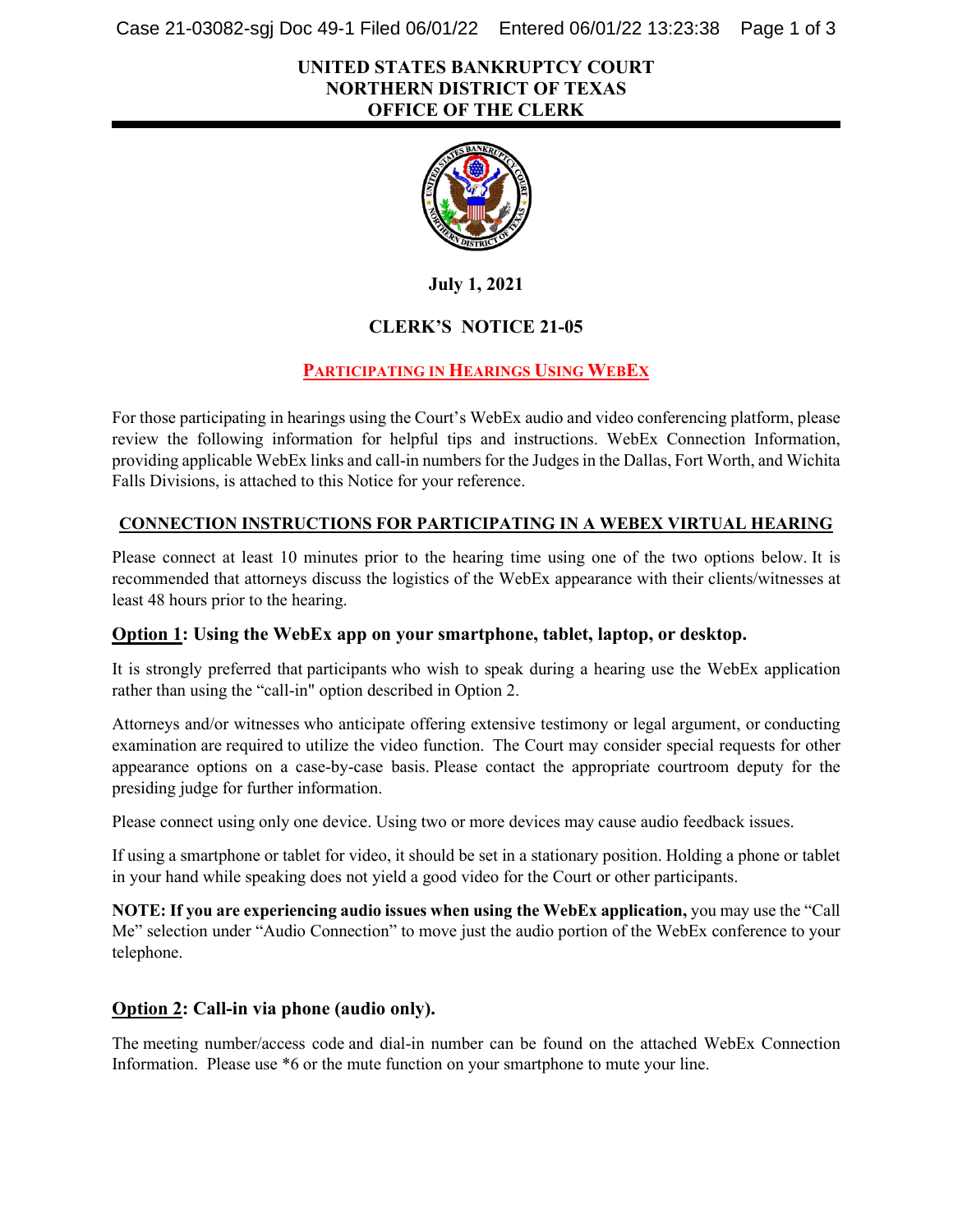#### **HELPFUL HINTS AND ETIQUETTE**

- Please use the mute function when you are not speaking. Please be aware that sometimes the Court mutes everyone when there is background noise.  When you want to speak, make sure you are not on mute. Callin users should dial \*6 to unmute your line.
- Remember to state your name for the record each time before speaking and speak slowly and clearly so the Court can get a good record. Also, use your proper name on your device or for your WebEx login when participating over video, so that the Court can more easily determine who is speaking.
- Use headphones whenever possible, especially if using a desktop PC with external speakers. We have found that newer iPhones provide the best visual and audio feed – better than most desktop computers. If you are on a personal computer, headphones or earbuds are required for those who need to speak during the hearing.
- During examination, attorneys and witnesses should use a separate camera and microphone when possible. To avoid feedback, parties using separate devices must not be in the same room. The Court may consider special requests on a case-by-case basis.
- WebEx participants may use the "share" button to easily share their screen or document with the Court or other WebEx participants.  Press "stop sharing" to remove the presentation from the meeting.
- When making an appearance from a vehicle, please park in a safe location with windows rolled up (to minimize background distraction and noise) and use a headset that is ear-to-phone (not the vehicle's handsfree speaker-phone option).
- Suggestions for participating in a WebEx hearing from home: If you are having connectivity problems, turn off devices that may be using bandwidth on your home network. Devices or applications such as Facetime, Roku, streaming media players, video games, or large downloads can negatively impact the audio and video quality of the WebEx meeting.
- Participants are reminded that they should wear attire suitable for court.
- Participants who wish to test their WebEx connection or the share screen functionality in advance of the hearing may arrange a "practice run" by contacting the appropriate courtroom deputy.

#### **EXHIBITS AND DEMONSTRATIVE AIDS**

Exhibits should be filed ahead of time by the date that they would normally be exchanged pursuant to our local rules using the "notice" or "list (witness/exhibit/generic)" event in ECF, with a true and correct copy of each designated exhibit filed as a separate, individual attachment, so that the Court and all participants have ready access to all designated exhibits. For voluminous exhibits, please consult the presiding judge's local exhibit requirements, as it may be necessary for you to provide the Court with an exhibit notebook or electronic file in advance of the hearing. For any witness who is to be called to testify remotely, the party calling the witness is responsible for supplying the witness or counsel, as appropriate, with paper copies of all designated exhibits prior to the hearing.

Demonstrative aids and PowerPoints should also be filed prior to the hearing, if possible. If not, WebEx has the ability to allow you to share your screen, or a particular document, with everyone in the hearing. If these documents are admitted as exhibits, they would then have to be filed after the hearing.